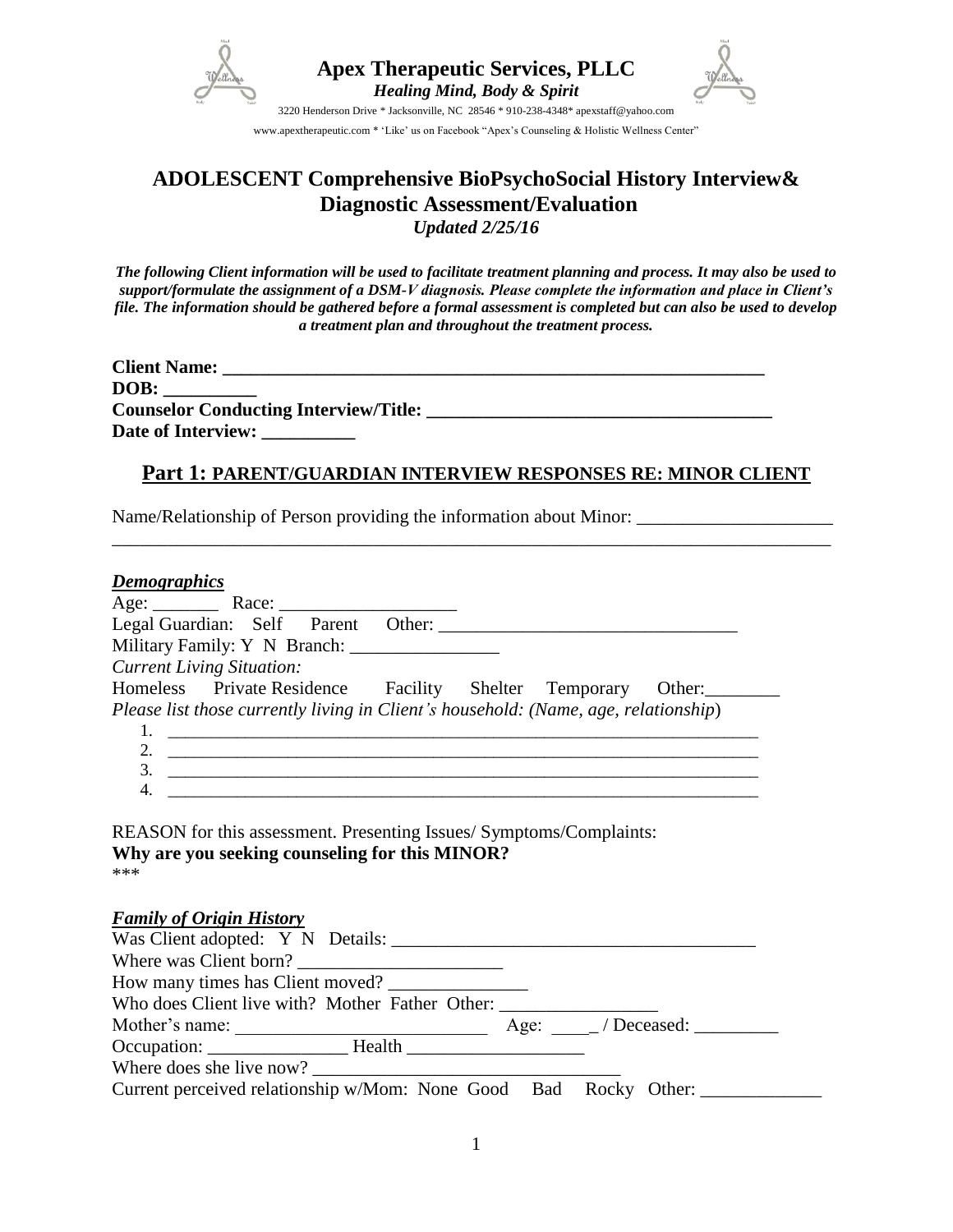

|  | www.apextherapeutic.com * 'Like' us on Facebook "Apex's Counseling & Holistic Wellness Center" |  |  |  |  |  |  |
|--|------------------------------------------------------------------------------------------------|--|--|--|--|--|--|
|  |                                                                                                |  |  |  |  |  |  |

|                                                                                   |                                            | Current perceived relationship w/Dad: None Good Bad Rocky Other:                                           |
|-----------------------------------------------------------------------------------|--------------------------------------------|------------------------------------------------------------------------------------------------------------|
|                                                                                   |                                            | Are Client's parents married? Y N If divorced/separated, how old was Client when they                      |
|                                                                                   |                                            |                                                                                                            |
|                                                                                   |                                            |                                                                                                            |
|                                                                                   |                                            | Who did Client grow up with? $\Box$<br>Did either of Client's parents remarry? Y N, if so who/when: $\Box$ |
| Siblings: Brothers/Sisters, ages                                                  |                                            |                                                                                                            |
|                                                                                   |                                            |                                                                                                            |
| Client's relationship/s with sibling/s: None Good Bad Rocky                       |                                            |                                                                                                            |
|                                                                                   |                                            |                                                                                                            |
| Growing up, has Client experienced or witnessed any of the following at home:     |                                            |                                                                                                            |
| Domestic violence                                                                 | Neglect                                    | <b>Physical Abuse Poverty</b>                                                                              |
| <b>Sexual Abuse</b>                                                               | Verbal Abuse Adoption                      |                                                                                                            |
| <b>Substance Abuse</b>                                                            | Loss of Family Member Mental Illness       |                                                                                                            |
| Divorce                                                                           | Natural Disaster Military Life/Deployments |                                                                                                            |
| <b>Medical Issues</b><br>Other/Explain:                                           | DSS involvement Homelessness               |                                                                                                            |
| Does Client's family practice religion? Y N Details: ____________________________ |                                            |                                                                                                            |
|                                                                                   |                                            | Are there any additional family stressors going on that may be contributing to Client's problems?          |
| <b>Cultural/Spiritual/Recreational History:</b>                                   |                                            |                                                                                                            |
|                                                                                   |                                            |                                                                                                            |
|                                                                                   |                                            | Describe any cultural issues that contribute to current problem(s): ________________________________       |
|                                                                                   |                                            |                                                                                                            |
| Currently active in community/recreational activities? Y N                        |                                            |                                                                                                            |
| Formerly active in community/recreational activities? Y N                         |                                            |                                                                                                            |
| Currently engage in hobbies? Y N                                                  |                                            |                                                                                                            |
| Currently participate in spiritual activities? Y N                                |                                            |                                                                                                            |
| If answered "yes" to any of the above, describe:                                  |                                            |                                                                                                            |
|                                                                                   |                                            |                                                                                                            |

### *Developmental History*

| Was Client healthy at birth? $Y \times DY$ N DK               |  |  |  |  |
|---------------------------------------------------------------|--|--|--|--|
| Disabilities: None Cognitive MR Hearing Speech Sight Mobility |  |  |  |  |

\_\_\_\_\_\_\_\_\_\_\_\_\_\_\_\_\_\_\_\_\_\_\_\_\_\_\_\_\_\_\_\_\_\_\_\_\_\_\_\_\_\_\_\_\_\_\_\_\_\_\_\_\_\_\_\_\_\_\_\_\_\_\_\_\_\_\_\_\_\_\_\_\_\_\_\_\_\_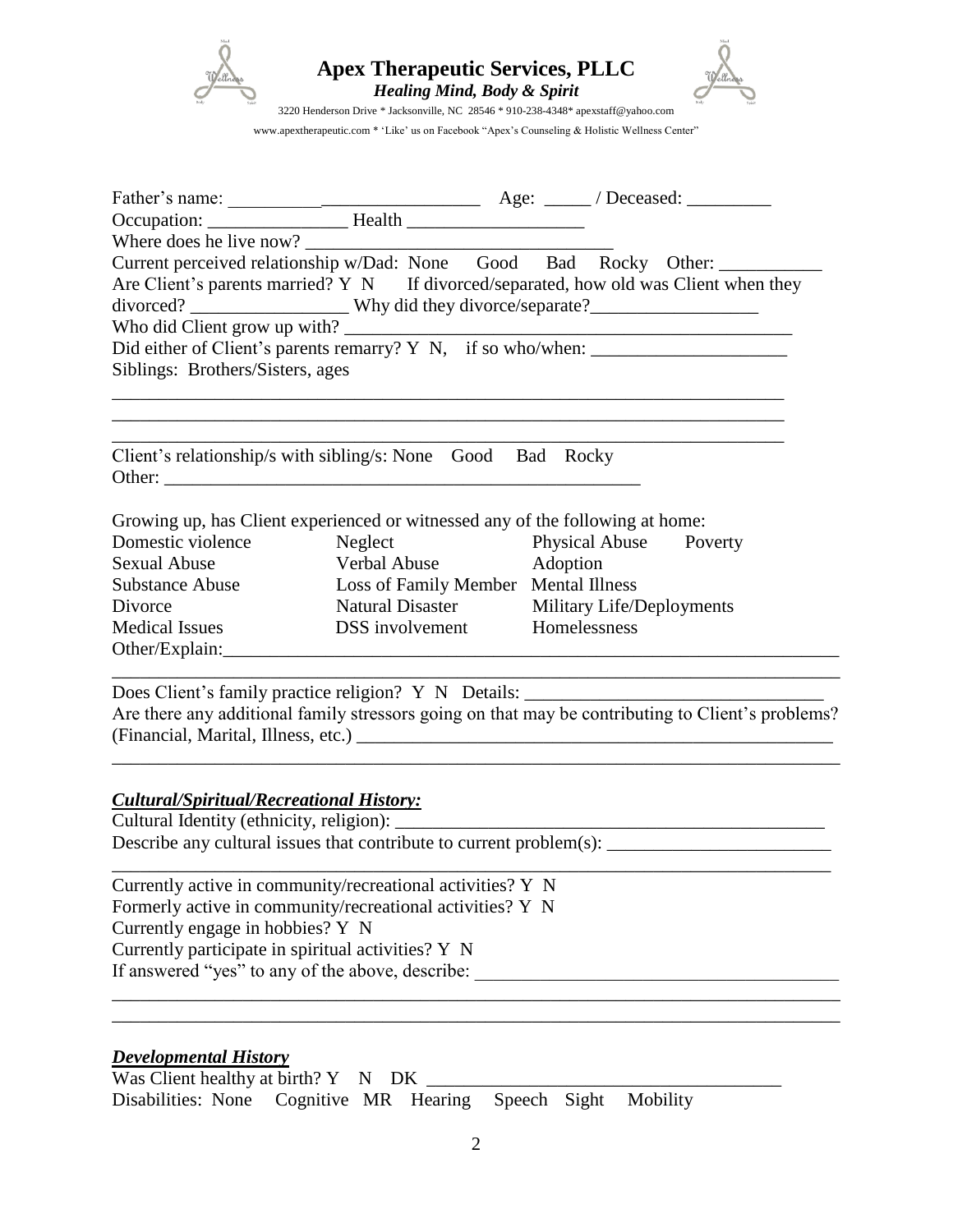

| www.apextherapeutic.com * 'Like' us on Facebook "Apex's Counseling & Holistic Wellness Center" |  |  |
|------------------------------------------------------------------------------------------------|--|--|
|                                                                                                |  |  |

| Did Client have any developmental delays or issues? Y N                                                                                                                                                                                                                                                                                                                                                                                                       |
|---------------------------------------------------------------------------------------------------------------------------------------------------------------------------------------------------------------------------------------------------------------------------------------------------------------------------------------------------------------------------------------------------------------------------------------------------------------|
|                                                                                                                                                                                                                                                                                                                                                                                                                                                               |
|                                                                                                                                                                                                                                                                                                                                                                                                                                                               |
|                                                                                                                                                                                                                                                                                                                                                                                                                                                               |
| Does Client consider it appropriate or abusive? _________________________________                                                                                                                                                                                                                                                                                                                                                                             |
|                                                                                                                                                                                                                                                                                                                                                                                                                                                               |
| Did Client have behavior problems growing up? Explain __________________________                                                                                                                                                                                                                                                                                                                                                                              |
| Has Client received previous counseling? Y N<br>For: $\frac{1}{\sqrt{1-\frac{1}{2}}\sqrt{1-\frac{1}{2}}\sqrt{1-\frac{1}{2}}\sqrt{1-\frac{1}{2}}\sqrt{1-\frac{1}{2}}\sqrt{1-\frac{1}{2}}\sqrt{1-\frac{1}{2}}\sqrt{1-\frac{1}{2}}\sqrt{1-\frac{1}{2}}\sqrt{1-\frac{1}{2}}\sqrt{1-\frac{1}{2}}\sqrt{1-\frac{1}{2}}\sqrt{1-\frac{1}{2}}\sqrt{1-\frac{1}{2}}\sqrt{1-\frac{1}{2}}\sqrt{1-\frac{1}{2}}\sqrt{1-\frac{1}{2}}\sqrt{1-\frac{1}{2}}\sqrt{1-\frac{1}{2}}\$ |
| Were you emancipated from your home? $Y \ N$ At what age?                                                                                                                                                                                                                                                                                                                                                                                                     |
| Has Client witnessed or experienced any traumatic events? What?                                                                                                                                                                                                                                                                                                                                                                                               |

### **Did Client experience prenatal exposure to: Alcohol Tobacco Other drugs None DK**

### *Educational/Social History*

|                                                          | Has Client ever repeated a grade? Y N |                                                                                   |  |  |  |  |  |  |
|----------------------------------------------------------|---------------------------------------|-----------------------------------------------------------------------------------|--|--|--|--|--|--|
|                                                          |                                       |                                                                                   |  |  |  |  |  |  |
|                                                          | Who is your child's Counselor?        |                                                                                   |  |  |  |  |  |  |
| Does Client like school? Y N                             |                                       |                                                                                   |  |  |  |  |  |  |
| Do or have any of the following apply to Client?         |                                       |                                                                                   |  |  |  |  |  |  |
| Normal intelligence High Intelligence                    |                                       | Authority conflicts                                                               |  |  |  |  |  |  |
|                                                          | Underachieving Attention Disorder     | Speech Disorder                                                                   |  |  |  |  |  |  |
| Mild Retardation Moderate Retardation Severe Retardation |                                       |                                                                                   |  |  |  |  |  |  |
| Advanced/Gifted Classes Behavior Classes                 | <b>Special Education</b>              |                                                                                   |  |  |  |  |  |  |
|                                                          |                                       |                                                                                   |  |  |  |  |  |  |
|                                                          |                                       | How does Client perform in school? Good Average Poorly Other: __________________  |  |  |  |  |  |  |
|                                                          |                                       |                                                                                   |  |  |  |  |  |  |
|                                                          |                                       |                                                                                   |  |  |  |  |  |  |
|                                                          |                                       |                                                                                   |  |  |  |  |  |  |
|                                                          |                                       |                                                                                   |  |  |  |  |  |  |
|                                                          |                                       |                                                                                   |  |  |  |  |  |  |
|                                                          |                                       |                                                                                   |  |  |  |  |  |  |
| Has Client dated others? Y N                             |                                       |                                                                                   |  |  |  |  |  |  |
|                                                          |                                       | Has Client used drugs or alcohol? How much? Y N _________________________________ |  |  |  |  |  |  |
|                                                          |                                       |                                                                                   |  |  |  |  |  |  |
|                                                          |                                       |                                                                                   |  |  |  |  |  |  |
|                                                          |                                       |                                                                                   |  |  |  |  |  |  |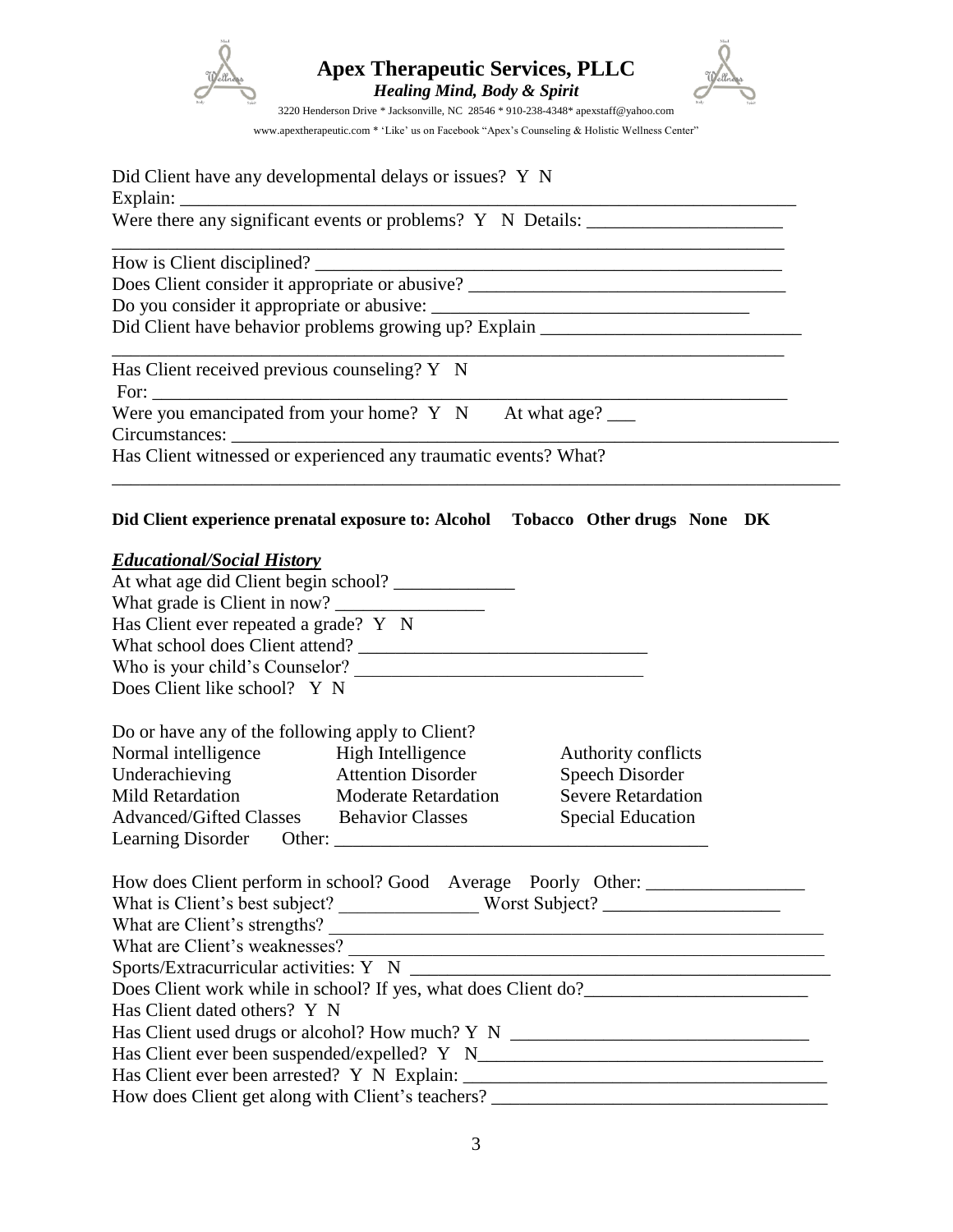

How does Client get along with Client's peers? Does Client have at least one significant friendship that is not romantic? Y N Does Client have a support system? Who? Has Client ever had the same friend for more than a year? Y N Does Client spend times with Client's friends away from Client's significant other? Y N Who does Client consider to be Client's strongest family or social supports? None or List: \_\_\_\_\_\_\_\_\_\_\_\_\_\_\_\_\_\_\_\_\_\_\_\_\_\_\_\_\_\_\_\_\_\_\_\_\_\_\_\_\_\_\_\_\_\_\_\_\_\_\_\_\_\_\_\_\_\_\_\_\_\_\_\_\_\_\_\_\_\_\_\_\_\_\_\_\_

\_\_\_\_\_\_\_\_\_\_\_\_\_\_\_\_\_\_\_\_\_\_\_\_\_\_\_\_\_\_\_\_\_\_\_\_\_\_\_\_\_\_\_\_\_\_\_\_\_\_\_\_\_\_\_\_\_\_\_\_\_\_\_\_\_\_\_\_\_\_\_\_\_\_\_\_\_\_

*How would Client describe Client's self?*

|                          | How would OTHERS describe Client?                      |      |                    |                                                                                      |
|--------------------------|--------------------------------------------------------|------|--------------------|--------------------------------------------------------------------------------------|
|                          | Friendly Loner                                         | Shy  | Outgoing           | Laid Back                                                                            |
|                          | Generous Selfish Haughty Ugly                          |      |                    | Happy                                                                                |
|                          | Type "A" Fun                                           |      | Humble Attractive  | Complainer                                                                           |
|                          | Picky Mean Argumentative                               |      |                    | Intimidating                                                                         |
|                          | Other:                                                 |      |                    |                                                                                      |
|                          |                                                        |      |                    |                                                                                      |
|                          | Please circle if any of the following apply to Client: |      |                    |                                                                                      |
|                          |                                                        |      |                    | Is popular Makes friends easily Has many friends Has a friend or a few close friends |
|                          |                                                        |      |                    | Has difficulty fitting in Stays isolated from others Is often teased                 |
|                          |                                                        |      |                    | Feels awkward/shy in social situations Often feels lonely Doesn't fit in             |
|                          | Chooses friends I (parent/guardian) don't approve of   |      |                    |                                                                                      |
|                          |                                                        |      |                    |                                                                                      |
| <b>Legal History</b>     |                                                        |      |                    |                                                                                      |
|                          | Current or Pending legal issues: Y N Adult             |      |                    | Juvenile                                                                             |
|                          |                                                        |      |                    |                                                                                      |
|                          |                                                        |      |                    |                                                                                      |
|                          | Has Client ever run away from home? Y N                |      |                    |                                                                                      |
|                          |                                                        |      |                    |                                                                                      |
|                          |                                                        |      |                    |                                                                                      |
|                          | <b>Substance Abuse/Use History</b>                     |      |                    |                                                                                      |
|                          | *Alcohol/Drug Use: Y N Current Past                    |      |                    |                                                                                      |
|                          | Under the influence now                                |      | Been hospitalized  | Arrests                                                                              |
| <b>Job Loss</b>          |                                                        | DT's |                    | <b>Family Problems</b>                                                               |
| <b>Blackouts</b>         |                                                        |      | IV Drug Use        | Family Hx                                                                            |
|                          |                                                        |      |                    |                                                                                      |
| <b>Drug/s of Choice:</b> |                                                        |      |                    |                                                                                      |
| None                     | Alcohol                                                |      | Marijuana          | Tranquilizers                                                                        |
| Opiates                  | Heroin                                                 |      | <b>Barbituates</b> | Amphetamines                                                                         |
| <b>PCP</b>               | Cocaine                                                |      | Crack              | Hallucinogen                                                                         |

Inhalants Prescription Drugs Cigarettes Caffeine Other: \_\_\_\_\_\_\_\_\_\_\_\_\_\_\_\_\_\_\_\_\_\_\_\_\_\_\_\_\_\_\_\_\_\_\_\_\_\_\_\_\_\_\_\_\_\_\_\_\_\_\_\_\_\_\_\_\_\_\_\_ **Consequences of Substance Abuse:** Hangovers Withdrawal Symptoms Sleep Disturbance Binges Seizures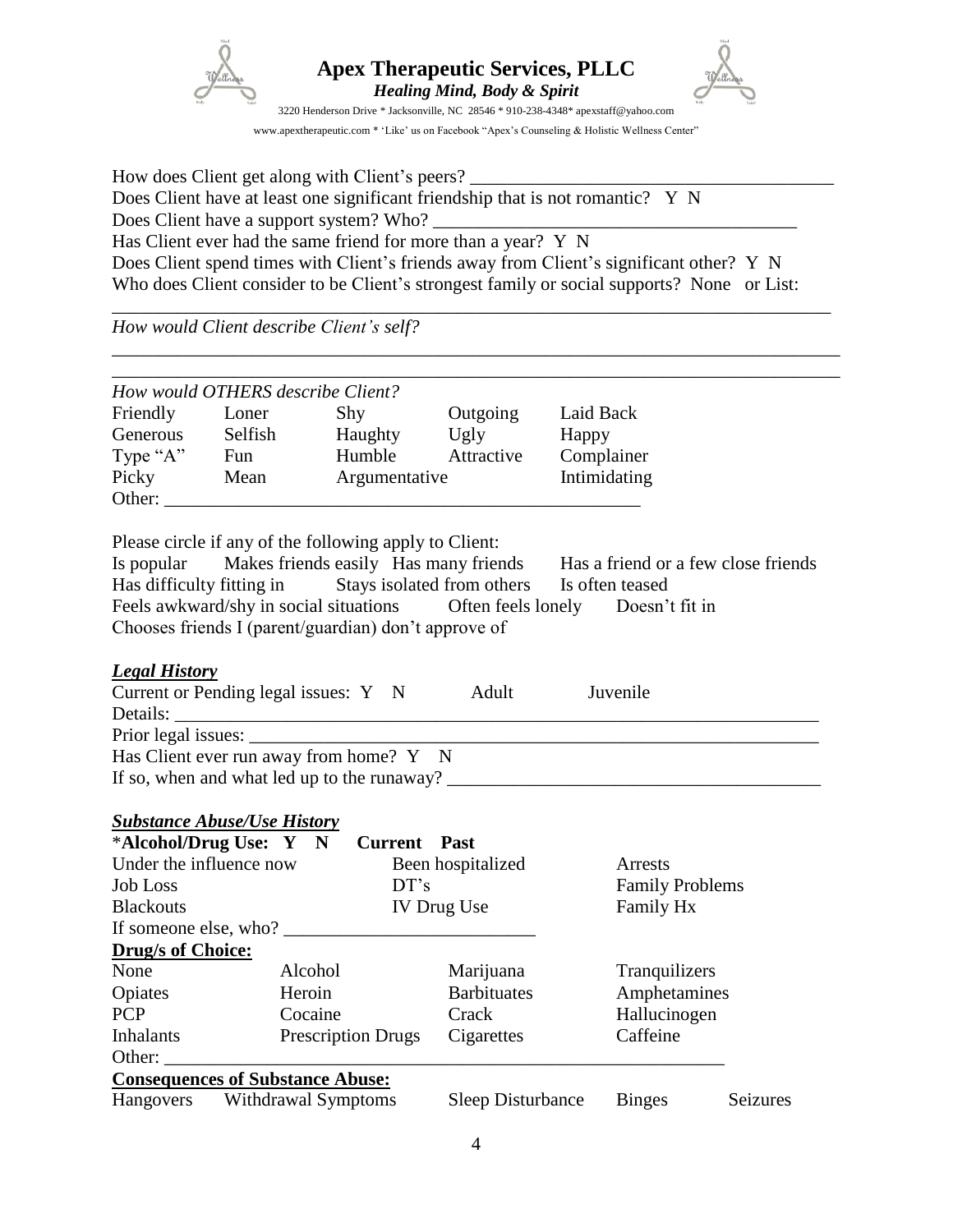



3220 Henderson Drive \* Jacksonville, NC 28546 \* 910-238-4348\* apexstaff@yahoo.com www.apextherapeutic.com \* 'Like' us on Facebook "Apex's Counseling & Holistic Wellness Center"

|                                                                                             | Medical Conditions Assaults Job Loss<br>Suicidal Impulse Arrests Overdose                                                                                                                                     |                                    | <b>Blackouts</b> Tolerance Changes<br>Loss of Control Relationship Conflicts              |  |
|---------------------------------------------------------------------------------------------|---------------------------------------------------------------------------------------------------------------------------------------------------------------------------------------------------------------|------------------------------------|-------------------------------------------------------------------------------------------|--|
|                                                                                             |                                                                                                                                                                                                               |                                    |                                                                                           |  |
|                                                                                             |                                                                                                                                                                                                               |                                    |                                                                                           |  |
|                                                                                             | Substance, Route, Age of 1 <sup>st</sup> use, Routine Amount, Frequency                                                                                                                                       |                                    |                                                                                           |  |
| Route: oral, inhale, smoking, inject, other                                                 | Frequency: None, remission, none in past month, 1-3x mth, 1-2x wk, 3-7x wk, daily                                                                                                                             |                                    |                                                                                           |  |
|                                                                                             | 1.                                                                                                                                                                                                            |                                    |                                                                                           |  |
|                                                                                             | 2.                                                                                                                                                                                                            |                                    |                                                                                           |  |
| If yes, details:                                                                            |                                                                                                                                                                                                               | Withdrawal Symptoms: Y N NA        |                                                                                           |  |
|                                                                                             |                                                                                                                                                                                                               |                                    |                                                                                           |  |
| Has Client ever been in Rehab? Y N<br>If yes, when, where and how long?                     | Have Client ever been told Client has a problem? Y N<br>Does CLIENT think Client has a problem? Y N<br>Do you or Client think Client NEEDS treatment? Y N<br>Is Client receptive to treatment? Y N: Inpatient | Outpatient                         |                                                                                           |  |
|                                                                                             | Does anyone in Client's family have a problem with substance abuse? Y N                                                                                                                                       |                                    |                                                                                           |  |
| <b>Medical History</b><br>Who/where are you seen?<br>When was Client's last doctor's visit? | How do you rate Client's current physical health? Good Fair Poor<br>Does Client have a PCP that Client sees regularly? Y N                                                                                    |                                    | Has Client had any major illness, hospitalizations or surgeries? If yes, when, and where? |  |
|                                                                                             |                                                                                                                                                                                                               |                                    |                                                                                           |  |
| Tuberculosis<br><b>Emotional Problems</b> Behavior Problems                                 | Please circle any of the following major illnesses that run in your family:<br>Heart disease                                                                                                                  | <b>Birth Defects</b><br>Alcoholism | <b>High Blood Pressure</b><br>Drug Abuse                                                  |  |
| <b>Thyroid Problems</b><br>Dementia                                                         | <b>Diabetes</b><br><b>Mental Retardation</b>                                                                                                                                                                  | Cancer<br>Stroke<br>Other:         | Alzheimer's Disease                                                                       |  |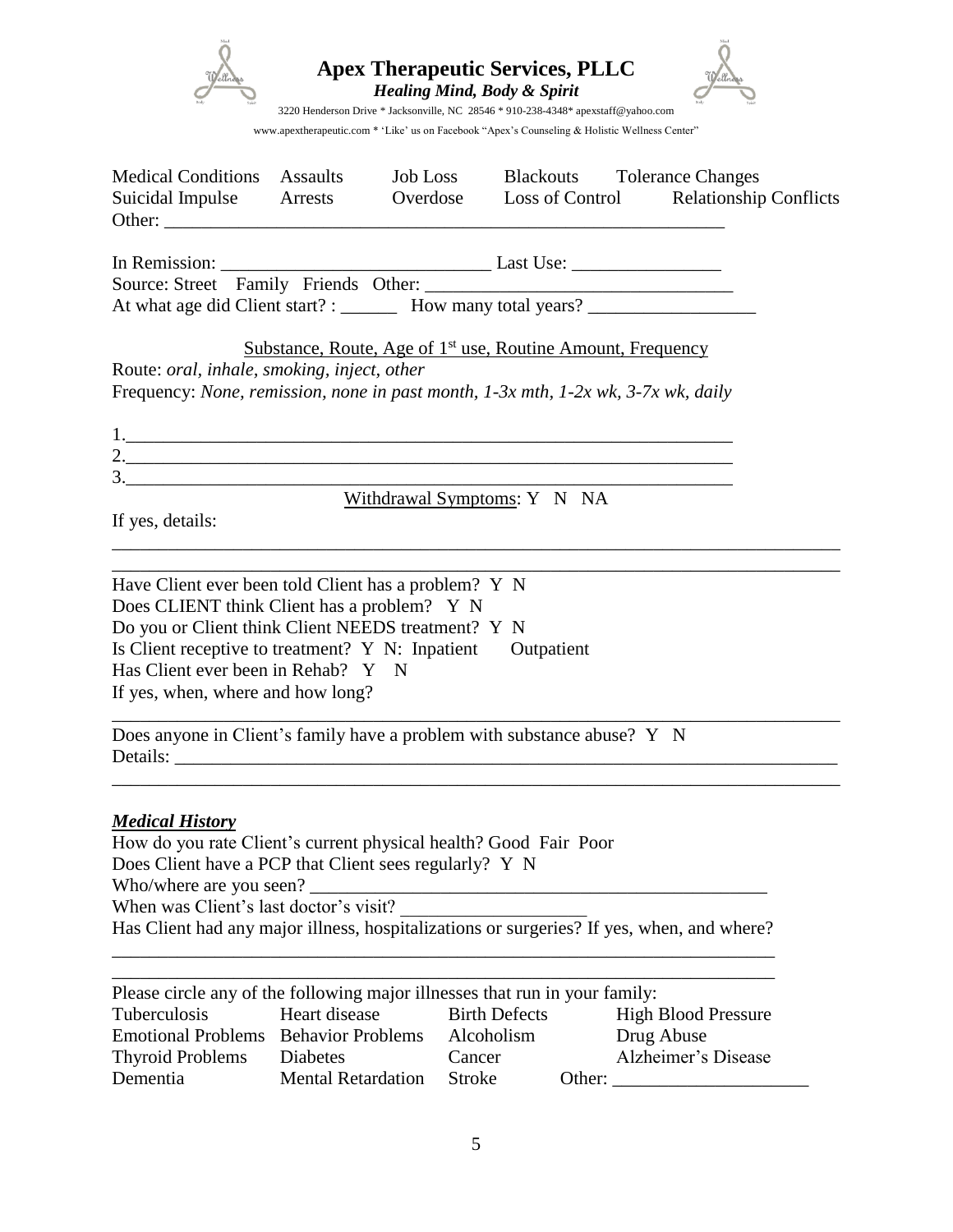

www.apextherapeutic.com \* 'Like' us on Facebook "Apex's Counseling & Holistic Wellness Center"

| Is Client currently or has Client ever been pregnant? Y N                                                                                                                                                                                                      |
|----------------------------------------------------------------------------------------------------------------------------------------------------------------------------------------------------------------------------------------------------------------|
| Current Medications: (med, route, dosage, frequency, for what) NONE or list below or attach list                                                                                                                                                               |
|                                                                                                                                                                                                                                                                |
|                                                                                                                                                                                                                                                                |
| $\frac{3}{2}$                                                                                                                                                                                                                                                  |
|                                                                                                                                                                                                                                                                |
| 5.<br><u> 1990 - Johann Barbert, martin de francez (h. 1982).</u>                                                                                                                                                                                              |
|                                                                                                                                                                                                                                                                |
| Has Client ever had any of the following? Please note the age.                                                                                                                                                                                                 |
| Chickenpox (age _______) German Measles (age ______) Red Measles (age ______)                                                                                                                                                                                  |
| Rheumatic Fever (age ________) Whooping Cough (age _______) Mumps (age _______)                                                                                                                                                                                |
| Scarlet Fever (age ________ ) Lead Poisoning (age _______ ) Diptheria (age ______ )                                                                                                                                                                            |
| Poliomyelitis (age ________ ) Pneumonia (age ______ ) Tuberculosis (age ______ )                                                                                                                                                                               |
| __ Mental Retardation ______ Asthma _________ Autism _____ Eat infections                                                                                                                                                                                      |
|                                                                                                                                                                                                                                                                |
|                                                                                                                                                                                                                                                                |
| <b>Mental Health History</b><br>Has Client ever been treated for any mental health/psychiatric problem/diagnosis? Y<br>N<br>Has Client ever been hospitalized for psychiatric reasons? Y N<br>If so, when and what for?                                        |
| Previous Counseling/Therapy? Y N                                                                                                                                                                                                                               |
|                                                                                                                                                                                                                                                                |
| How was the experience? Very Positive Somewhat Positive<br>Negative<br>Not Sure<br>Family history of mental illnesses/issues: Y N                                                                                                                              |
| Has Client ever attempted suicide? Y N<br>Has Client ever talked about suicide? Y N<br>Has Client ever talked of killing someone else? Y N<br>How does Client handle his/her anger?<br>Does Client have any thoughts s/he can't stop thinking about? What? Y N |
| Does Client have any thoughts that scare him/her?                                                                                                                                                                                                              |
| Does Client see or hear things that others don't seem to see/hear?                                                                                                                                                                                             |
| Has Client ever had psychological testing done before? When/where? By whom?                                                                                                                                                                                    |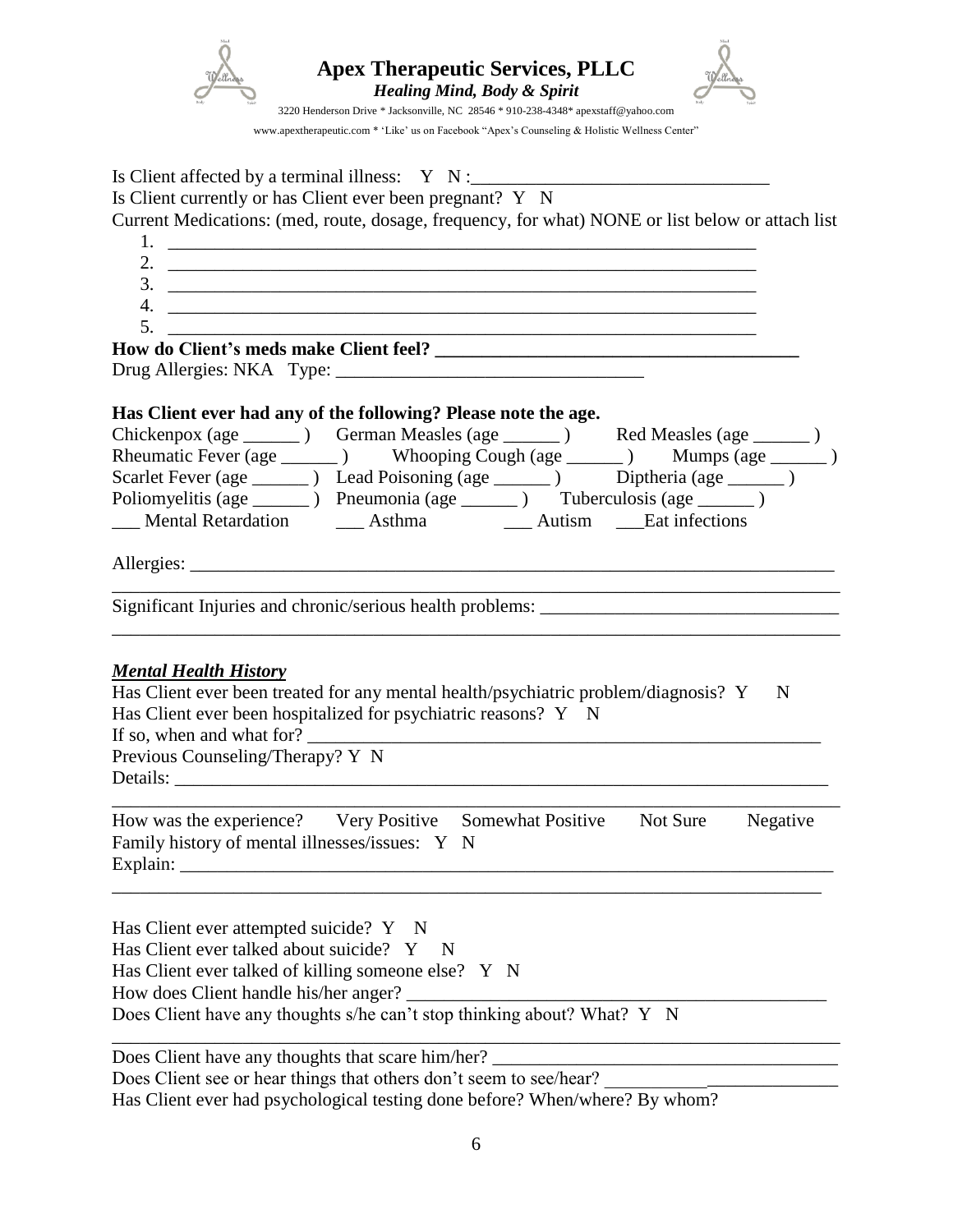

www.apextherapeutic.com \* 'Like' us on Facebook "Apex's Counseling & Holistic Wellness Center"

\_\_\_\_\_\_\_\_\_\_\_\_\_\_\_\_\_\_\_\_\_\_\_\_\_\_\_\_\_\_\_\_\_\_\_\_\_\_\_\_\_\_\_\_\_\_\_\_\_\_\_\_\_\_\_\_\_\_\_\_\_\_\_\_\_\_\_\_\_\_\_\_\_\_\_\_\_

| Current Psychotropic Medications: (med, route, dosage, frequency, purpose, duration)     |
|------------------------------------------------------------------------------------------|
|                                                                                          |
|                                                                                          |
| $\frac{3}{2}$                                                                            |
|                                                                                          |
|                                                                                          |
|                                                                                          |
|                                                                                          |
| If none: will Client consider taking psychotropic meds if indicated by doctor? Y N       |
| <b>SYMPTOMS:</b>                                                                         |
| Please mark which of the following are considered to be a significant problem for Client |
| (Circle). When did these start?                                                          |
| Difficulty remaining seated ______                                                       |
| Easily distracted ______                                                                 |
| Difficulty waiting turn _______                                                          |
| Often blurts out answers to questions before they have been completed ____               |
| Difficulty following instructions _______                                                |
| Difficulty sustaining attention _______                                                  |
| Shifts from one activity to another ______                                               |
| Difficulty playing quietly ______                                                        |
| Often talks excessively _____                                                            |
| Often interrupts or intrudes on others ______                                            |
| Often does not listen _____                                                              |
| Often loses things ______                                                                |
| Often engages in physically dangerous activities ____                                    |
| Often truant                                                                             |
| Cruel to animals                                                                         |
| Forced someone else into sexual activity ______                                          |
| Used a weapon in a fight ______                                                          |
| Often initiates physical fights _______                                                  |
| Physically cruel to people _____                                                         |
| Persistent school refusal                                                                |
| Persistent refusal to sleep alone _______                                                |
| Persistent avoidance of being alone __                                                   |
| Repeated nightmares regarding separation from important people _____                     |
| Physical complaints                                                                      |
| Excessive distress in anticipation of separation from caregiver(s) _____                 |
| Excessive distress when separated from home or caregiver(s) $\frac{ }{ }$                |
| Unrealistic worry about future events _____                                              |
| Unrealistic concern about appropriateness of past behavior _____                         |
| Unrealistic concern about competence _____                                               |
|                                                                                          |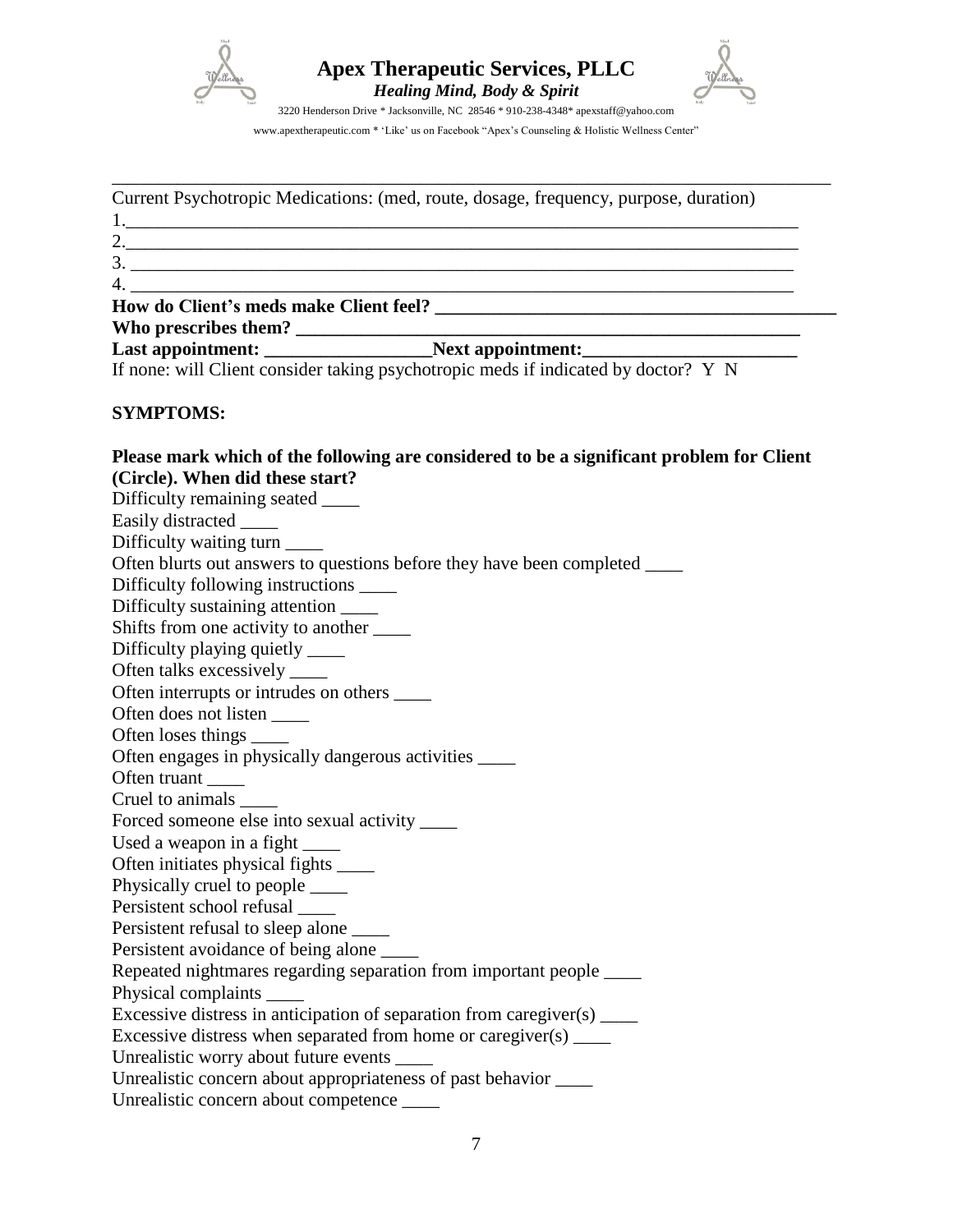



3220 Henderson Drive \* Jacksonville, NC 28546 \* 910-238-4348\* apexstaff@yahoo.com www.apextherapeutic.com \* 'Like' us on Facebook "Apex's Counseling & Holistic Wellness Center"

Marked self-consciousness \_\_\_\_ Excessive need for reassurance \_\_\_\_ Marked inability to relax \_\_\_\_

### **Please rate how strongly Client is/has experienced the following symptoms (0 – Not applicable to 10 – I am feeling or have felt this very strongly!) and if the rating is for**  currently  $(C)$  or for the past  $(P)$ .

*Example: "Depression: 0P 9C" would mean you have felt no depression in your past but a great deal of depression currently.*

| Experienced Recent Loss? Y N                                   |                                  |
|----------------------------------------------------------------|----------------------------------|
| Depression: $\frac{1}{\sqrt{1-\frac{1}{2}} \cdot \frac{1}{2}}$ |                                  |
|                                                                |                                  |
| Poor Concentration: _______________                            |                                  |
|                                                                |                                  |
|                                                                |                                  |
|                                                                | Anorexia: Laxative/Diuretic use: |
|                                                                |                                  |
|                                                                |                                  |
|                                                                |                                  |
|                                                                |                                  |
|                                                                |                                  |
| Delusions:                                                     | Hallucinations:                  |
|                                                                |                                  |
|                                                                |                                  |
|                                                                |                                  |
| Hyper/Hypoactivity: ______________                             |                                  |
|                                                                |                                  |
|                                                                |                                  |
|                                                                |                                  |
|                                                                |                                  |
| Dissociative Episodes: _____________                           |                                  |
|                                                                |                                  |
|                                                                |                                  |
|                                                                |                                  |
|                                                                |                                  |
|                                                                |                                  |
|                                                                |                                  |
|                                                                |                                  |
|                                                                |                                  |
|                                                                |                                  |
|                                                                |                                  |
| Other:                                                         |                                  |

#### **HX of Trauma: Y N**

| Rape Victim    | Witness to traumatic event |                     |
|----------------|----------------------------|---------------------|
| Robbery victim | <b>Physical Abuse</b>      | <b>Verbal Abuse</b> |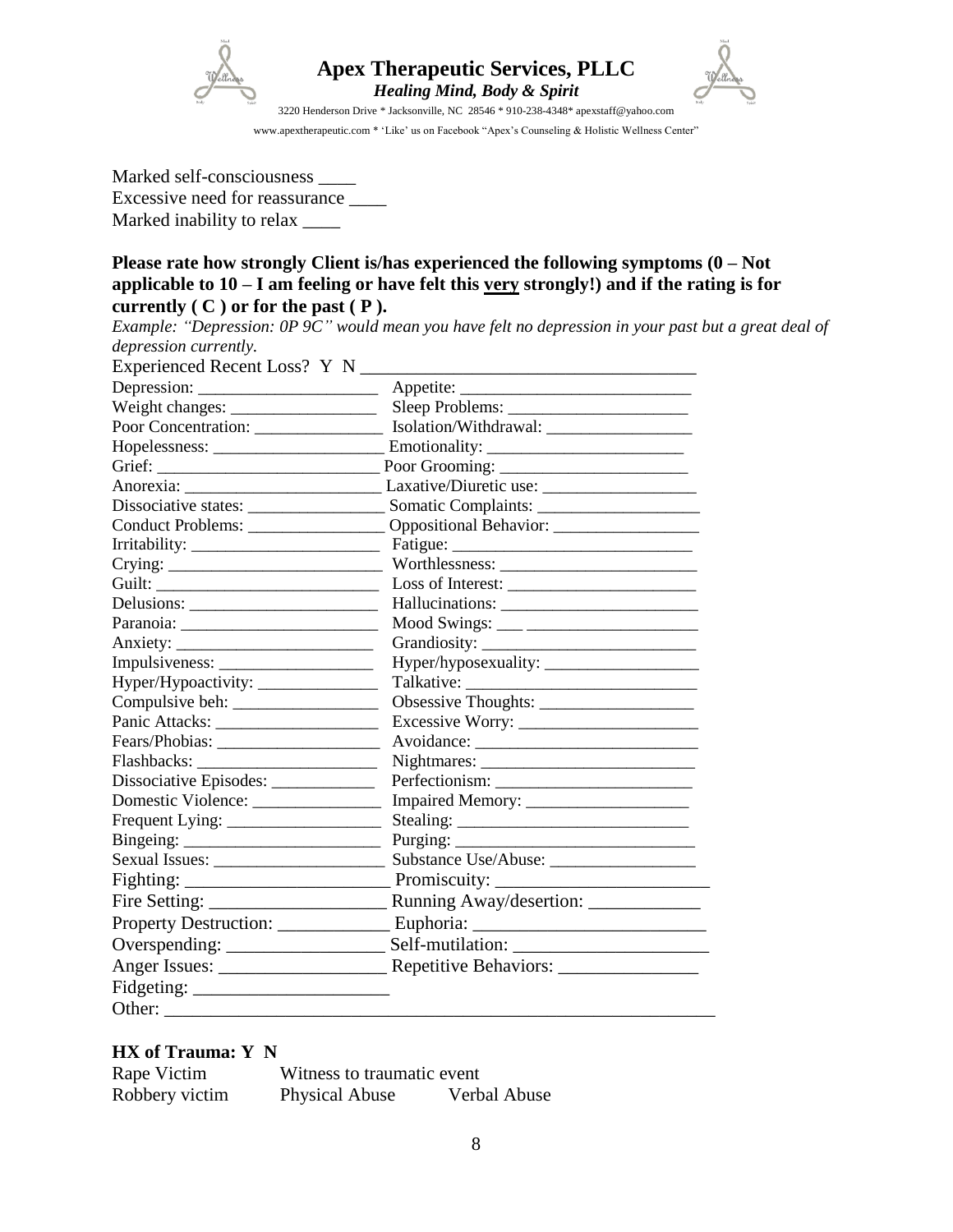

# **Apex Therapeutic Services, PLLC**



*Healing Mind, Body & Spirit* 3220 Henderson Drive \* Jacksonville, NC 28546 \* 910-238-4348\* apexstaff@yahoo.com

www.apextherapeutic.com \* 'Like' us on Facebook "Apex's Counseling & Holistic Wellness Center"

\_\_\_\_\_\_\_\_\_\_\_\_\_\_\_\_\_\_\_\_\_\_\_\_\_\_\_\_\_\_\_\_\_\_\_\_\_\_\_\_\_\_\_\_\_\_\_\_\_\_\_\_\_\_\_\_\_\_\_\_\_\_\_\_\_\_\_\_\_\_\_\_\_\_\_\_\_\_ \_\_\_\_\_\_\_\_\_\_\_\_\_\_\_\_\_\_\_\_\_\_\_\_\_\_\_\_\_\_\_\_\_\_\_\_\_\_\_\_\_\_\_\_\_\_\_\_\_\_\_\_\_\_\_\_\_\_\_\_\_\_\_\_\_\_\_\_\_\_\_\_\_\_\_\_\_\_

Sexual Abuse Victim of DV Assault Victim TBI PTSD Shooting Victim Natural Disaster Death of Immediate Family Member Other: \_ *Additional Information:* **Strengths:**

#### **Deficits/Problems/Needs/Areas of Impairment to address through counseling or via referral:**

Other:  $\Box$ 

Coping skills Anger management MH symptoms Community resources Living Skills Communication Social Skills Transportation Medications SA Treatment Couples Counseling Parenting Self Esteem Grief Resilience Recovery

### **Other Professional Supports Currently in Place:**

| Areas of impairment: (GAF): | Date:      |        |              |
|-----------------------------|------------|--------|--------------|
| Marital/Intimacy/Family     | Academic   | Health | Housing      |
| Spiritual                   | Vocational | Social | Leisure      |
| Financial                   | Safety     | Legal  | Occupational |
| <b>Support System</b>       |            |        |              |

\_\_\_\_\_\_\_\_\_\_\_\_\_\_\_\_\_\_\_\_\_\_\_\_\_\_\_\_\_\_\_\_\_\_\_\_\_\_\_\_\_\_\_\_\_\_\_\_\_\_\_\_\_\_\_\_\_\_\_\_\_\_\_\_\_\_\_\_\_\_\_\_ \_\_\_\_\_\_\_\_\_\_\_\_\_\_\_\_\_\_\_\_\_\_\_\_\_\_\_\_\_\_\_\_\_\_\_\_\_\_\_\_\_\_\_\_\_\_\_\_\_\_\_\_\_\_\_\_\_\_\_\_\_\_\_\_\_\_\_\_\_\_\_\_ \_\_\_\_\_\_\_\_\_\_\_\_\_\_\_\_\_\_\_\_\_\_\_\_\_\_\_\_\_\_\_\_\_\_\_\_\_\_\_\_\_\_\_\_\_\_\_\_\_\_\_\_\_\_\_\_\_\_\_\_\_\_\_\_\_\_\_\_\_\_\_\_

\_\_\_\_\_\_\_\_\_\_\_\_\_\_\_\_\_\_\_\_\_\_\_\_\_\_\_\_\_\_\_\_\_\_\_\_\_\_\_\_\_\_\_\_\_\_\_\_\_\_\_\_\_\_\_\_\_\_\_\_\_\_\_\_\_\_\_\_\_\_\_\_\_\_\_\_\_\_ \_\_\_\_\_\_\_\_\_\_\_\_\_\_\_\_\_\_\_\_\_\_\_\_\_\_\_\_\_\_\_\_\_\_\_\_\_\_\_\_\_\_\_\_\_\_\_\_\_\_\_\_\_\_\_\_\_\_\_\_\_\_\_\_\_\_\_\_\_\_\_\_\_\_\_\_\_\_ \_\_\_\_\_\_\_\_\_\_\_\_\_\_\_\_\_\_\_\_\_\_\_\_\_\_\_\_\_\_\_\_\_\_\_\_\_\_\_\_\_\_\_\_\_\_\_\_\_\_\_\_\_\_\_\_\_\_\_\_\_\_\_\_\_\_\_\_\_\_\_\_\_\_\_\_\_\_

\_\_\_\_\_\_\_\_\_\_\_\_\_\_\_\_\_\_\_\_\_\_\_\_\_\_\_\_\_\_\_\_\_\_\_\_\_\_\_\_\_\_\_\_\_\_\_\_\_\_\_\_\_\_\_\_\_\_\_\_\_\_\_\_\_\_\_\_\_\_\_\_\_\_\_\_\_\_ \_\_\_\_\_\_\_\_\_\_\_\_\_\_\_\_\_\_\_\_\_\_\_\_\_\_\_\_\_\_\_\_\_\_\_\_\_\_\_\_\_\_\_\_\_\_\_\_\_\_\_\_\_\_\_\_\_\_\_\_\_\_\_\_\_\_\_\_\_\_\_\_\_\_\_\_\_

\_\_\_\_\_\_\_\_\_\_\_\_\_\_\_\_\_\_\_\_\_\_\_\_\_\_\_\_\_\_\_\_\_\_\_\_\_\_\_\_\_\_\_\_\_\_\_\_\_\_\_\_\_\_\_\_\_\_\_\_\_\_\_\_\_

\_\_\_\_\_\_\_\_\_\_\_\_\_\_\_\_\_\_\_\_\_\_\_\_\_\_\_\_\_\_\_\_\_\_\_\_\_\_\_\_\_\_\_\_\_\_\_\_\_\_\_\_\_\_\_\_\_\_\_\_\_\_\_\_\_\_\_\_\_\_\_\_\_\_\_\_\_\_ \_\_\_\_\_\_\_\_\_\_\_\_\_\_\_\_\_\_\_\_\_\_\_\_\_\_\_\_\_\_\_\_\_\_\_\_\_\_\_\_\_\_\_\_\_\_\_\_\_\_\_\_\_\_\_\_\_\_\_\_\_\_\_\_\_\_\_\_\_\_\_\_\_\_\_\_\_\_

#### *Outstanding issues needing addressed*

*Ethnic/ Cultural/Individual Considerations:*

# *MH Service/Referral Recommendations:*

Details: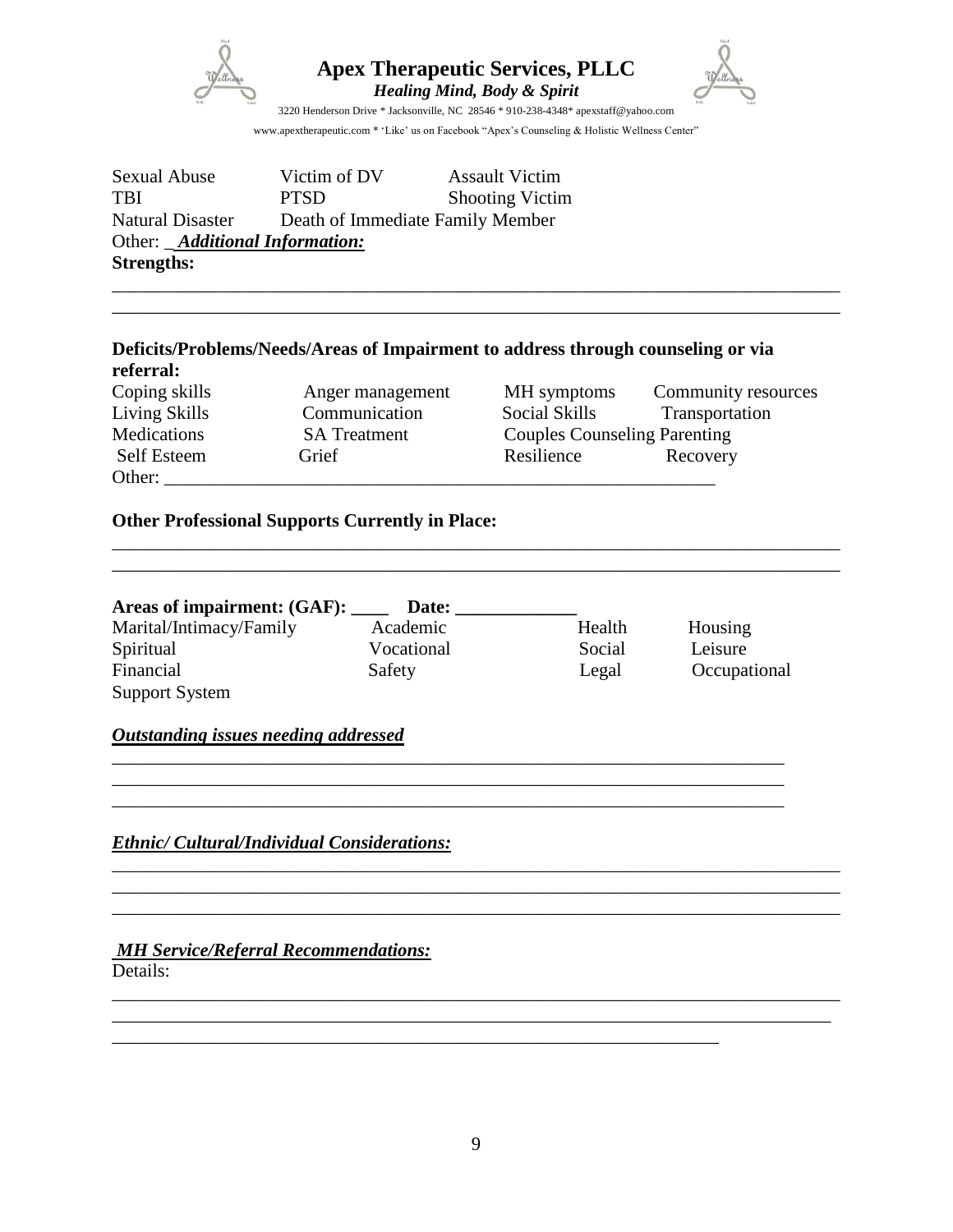



3220 Henderson Drive \* Jacksonville, NC 28546 \* 910-238-4348\* apexstaff@yahoo.com www.apextherapeutic.com \* 'Like' us on Facebook "Apex's Counseling & Holistic Wellness Center"

## **Part 2: For Counselor and/or Minor Client to complete**

**What do you like to do…**

What do you like to do for fun?

What do you most like to do with your mom?

What do you most like to do with your dad?

What do you most like to do with your friends?

What is your favorite television show?

What is your favorite book?

**School**

What is your favorite subject in school?

What is your least favorite subject in school?

What do you most like about your teacher?

What would you most like to change about school?

What do you want to do when you finish school?

Do you get along well with your teachers? Peers?

Do you get bullied? Have you ever been bullied?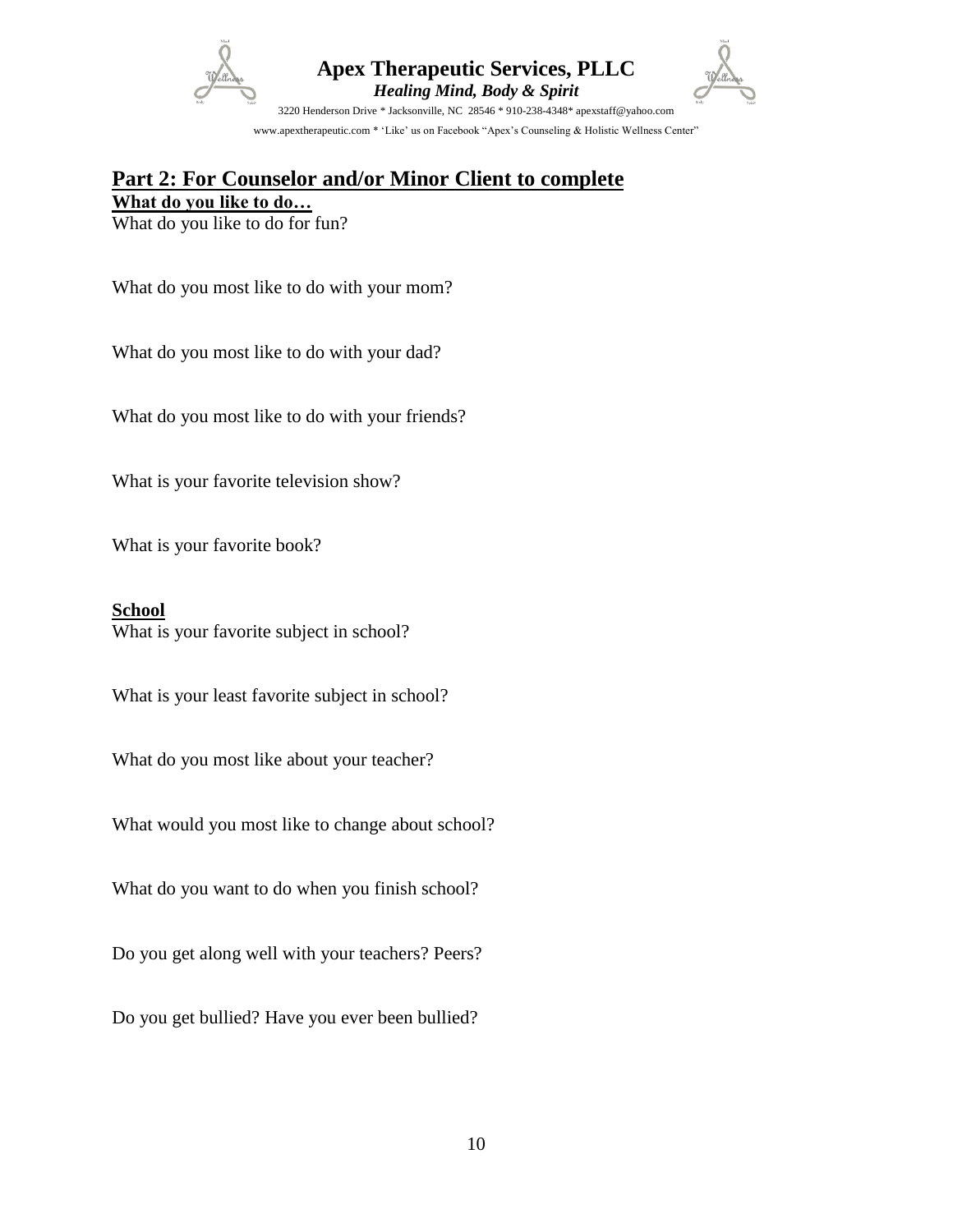



3220 Henderson Drive \* Jacksonville, NC 28546 \* 910-238-4348\* apexstaff@yahoo.com www.apextherapeutic.com \* 'Like' us on Facebook "Apex's Counseling & Holistic Wellness Center"

### **Home**

Who lives at home with you?

Do you have your own room?

Are your family members healthy?

What do your parents do for a living?

How do you get along with your parents and siblings?

If you could change anything you would like about your family, what would you change? Why?

Is there any violence in your home? Does it ever get physical?

### **In Trouble…**

What do you get into trouble for at home?

How do your parents discipline you?

What do you get into trouble for at school?

### **Wishes…**

If you could have three wishes come true, what would you wish for? 1. 2. 3.

### **Changes…**

What would your most like to change about yourself?

If you could tell your dad to stop doing one thing, what would it be?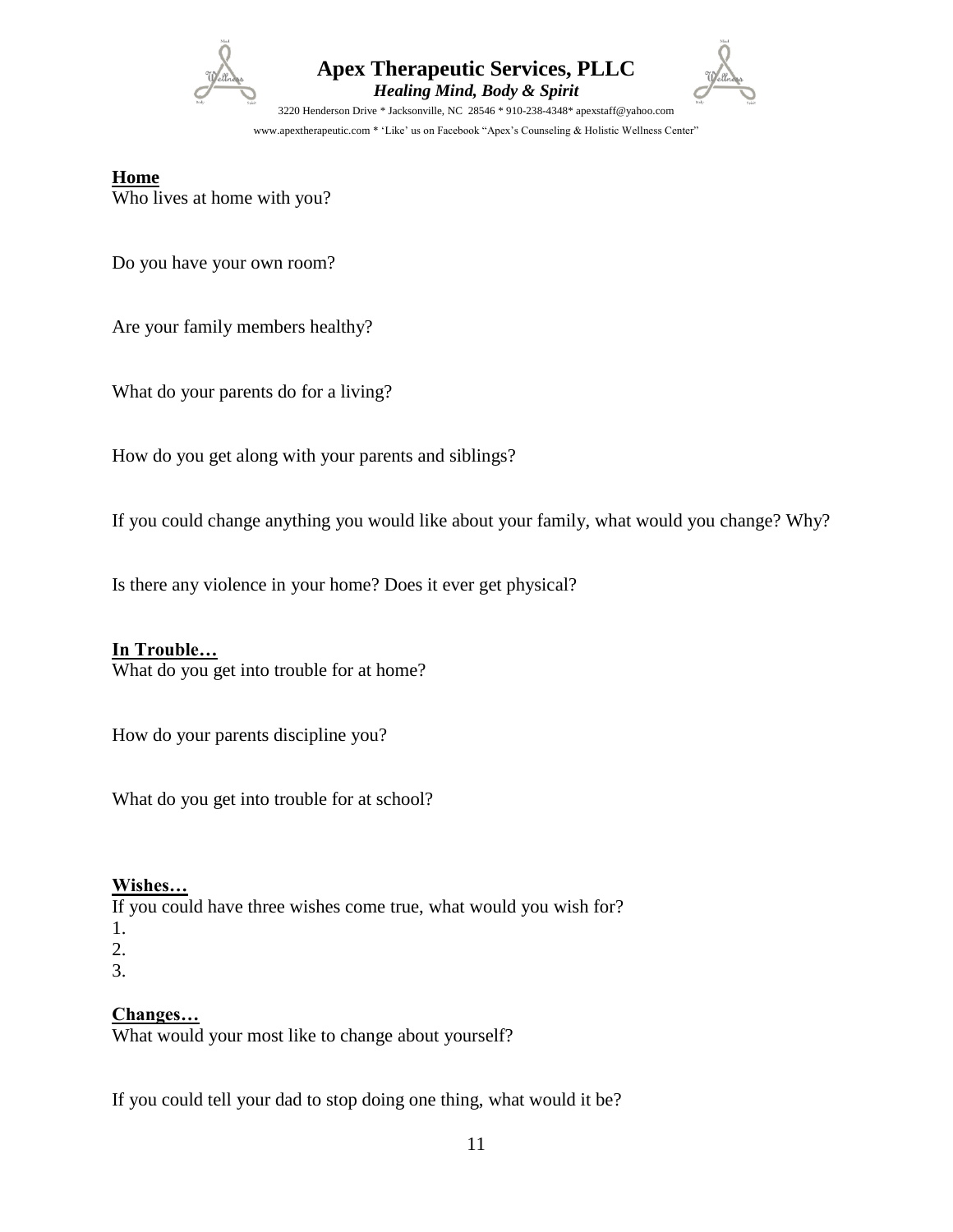



3220 Henderson Drive \* Jacksonville, NC 28546 \* 910-238-4348\* apexstaff@yahoo.com www.apextherapeutic.com \* 'Like' us on Facebook "Apex's Counseling & Holistic Wellness Center"

If you could tell your mom to stop doing one thing, what would it be?

### **Friends…**

Who are your friends at school? What are they like?

Do you see them outside of school?

Who are your friends in the neighborhood?

Have you ever been in a relationship? When? What was it like?

Have you ever had sex? How many partners have you had? Did you use contraception?

**Worries…** When you worry, what do you worry about?

### **Anger…**

What makes you angry?

What do you do when you get angry?

## **Strengths and Weaknesses**

What are three things you are really good at?

- 1.
- 2.
- 3.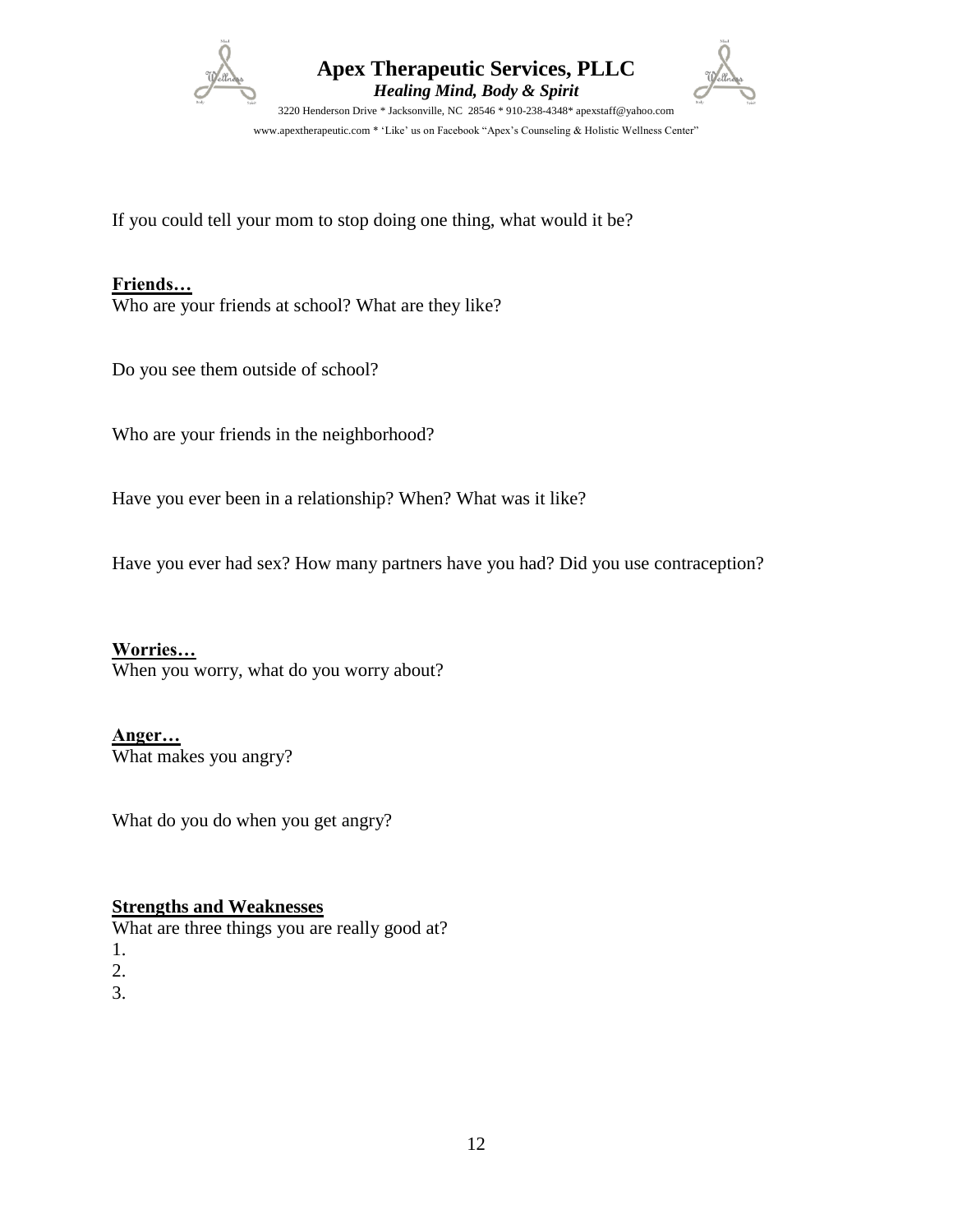



3220 Henderson Drive \* Jacksonville, NC 28546 \* 910-238-4348\* apexstaff@yahoo.com www.apextherapeutic.com \* 'Like' us on Facebook "Apex's Counseling & Holistic Wellness Center"

What are three things you are not so good at?

- 1.
- 2.
- 3.
- 

**Views of Others…** Who thinks you are a really neat kid?

Who thinks you are not a neat kid?

## **Areas to Check Into…**

Do you have any problems sleeping?

Do you have any problems eating?

Do you practice safe transportation practices? (Seatbelt? Helmet? Etc)

What do you like and not like about your body?

Have you gained or lost weight?

Have you ever tried to kill yourself?

Do you feel like killing yourself now?

Do you ever see things other people don't seem to see?

Have you ever been physically or sexually abused?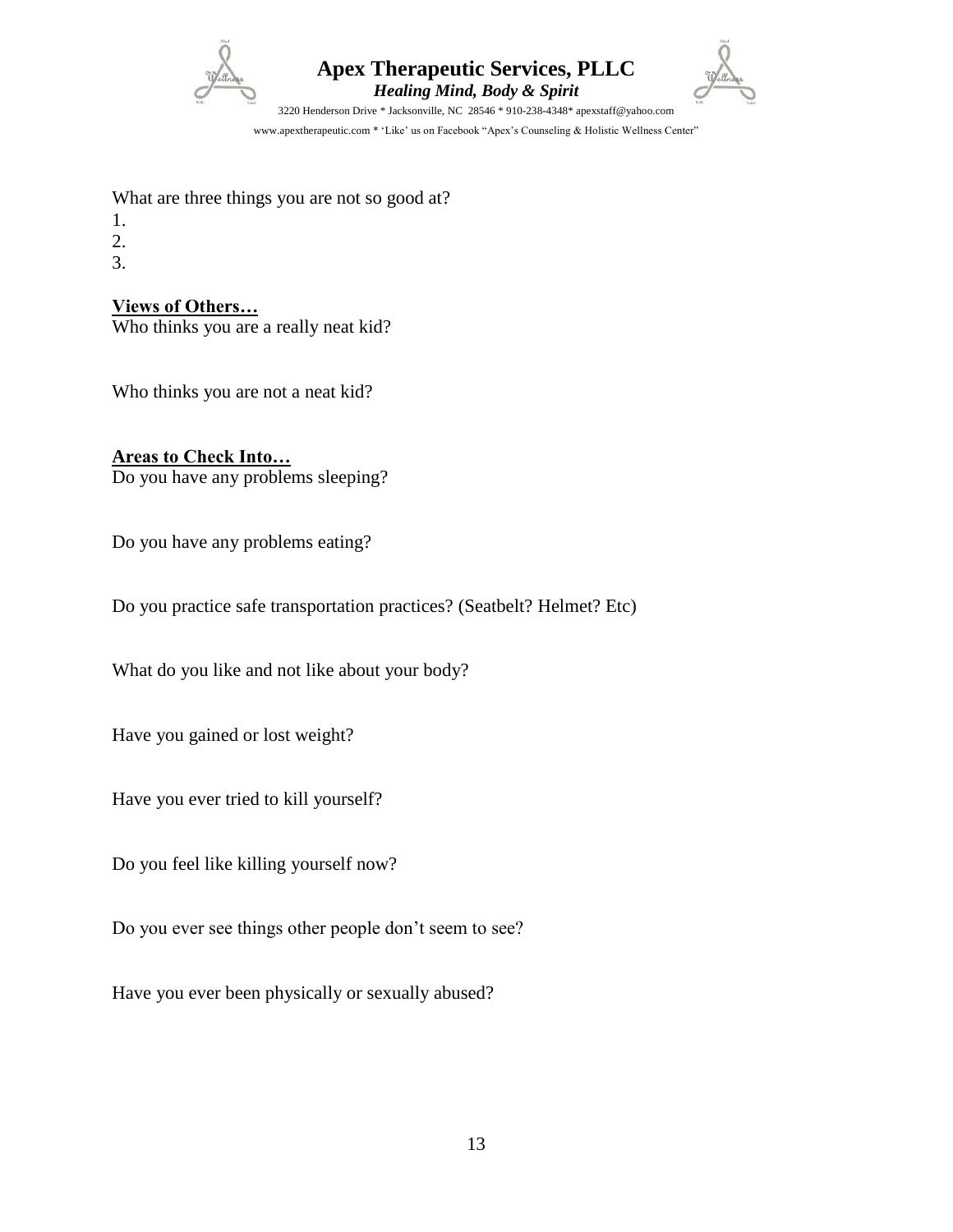



3220 Henderson Drive \* Jacksonville, NC 28546 \* 910-238-4348\* apexstaff@yahoo.com www.apextherapeutic.com \* 'Like' us on Facebook "Apex's Counseling & Holistic Wellness Center"

### **Happiness…**

When do you feel really happy?

What are you doing when you feel happy? With whom?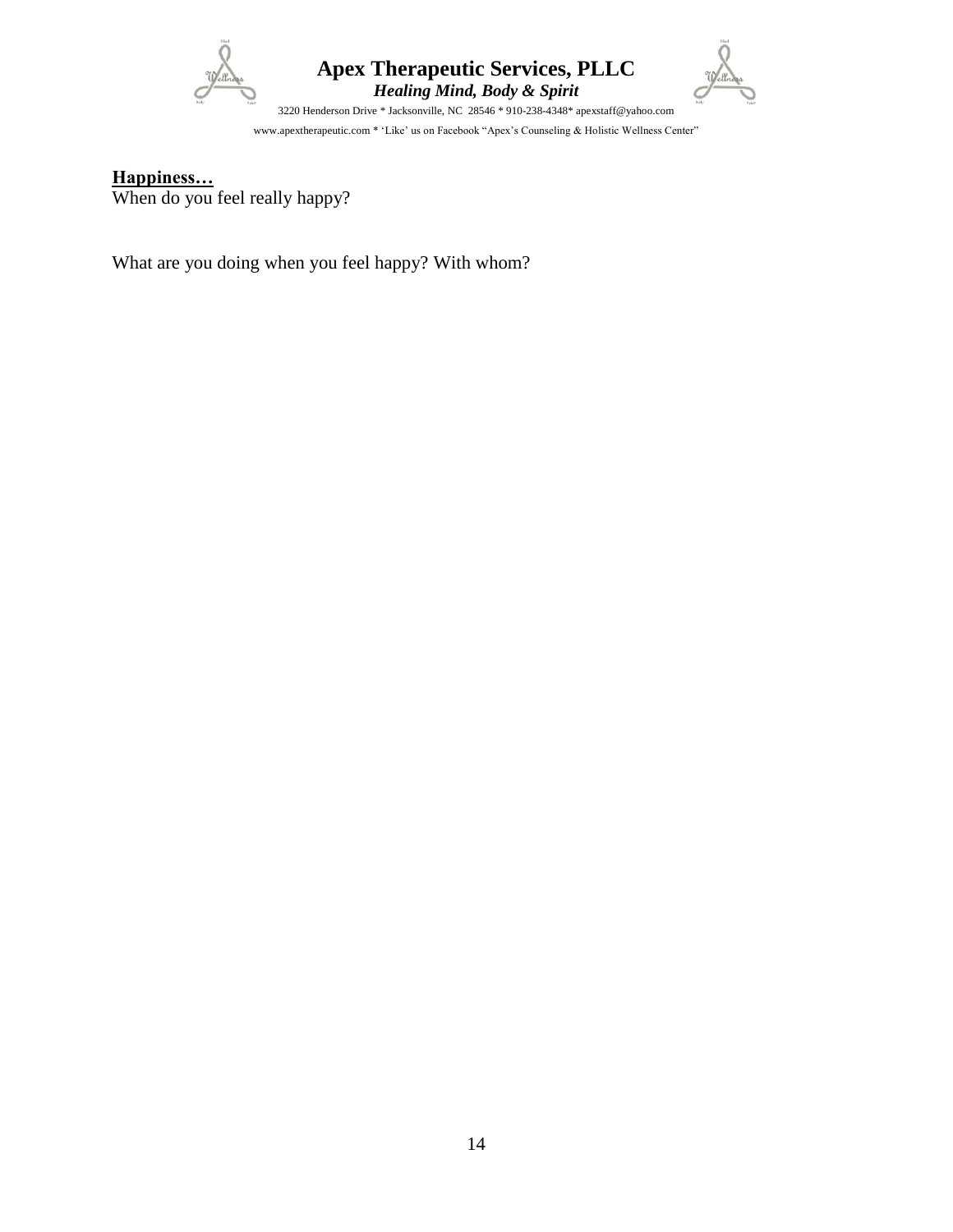



3220 Henderson Drive \* Jacksonville, NC 28546 \* 910-238-4348\* apexstaff@yahoo.com www.apextherapeutic.com \* 'Like' us on Facebook "Apex's Counseling & Holistic Wellness Center"

## **FOR COUNSELOR INTERVIEW ONLY**

|                               | <b>Mental Status: Competent: Y</b> | $\mathbf N$ |
|-------------------------------|------------------------------------|-------------|
| <i>*Orientation/Sensorium</i> |                                    |             |

Person Place Time Situation

### **Short Term Memory: BALL ORANGE CAR**

### \***Brief Physical Description/Appearance:**

| <b>General</b>         | <b>Height</b> | Posture  | Weight             | Age       |
|------------------------|---------------|----------|--------------------|-----------|
| Appropriate            | Average       | Relaxed  | Average            | Normal    |
| Well-groomed           | Short         | Stiff    | Underweight        | Older     |
| Poor Hygiene           | Tall          | Slouched | Overweight         | Younger   |
|                        |               |          |                    |           |
|                        |               |          |                    |           |
| *Attitude              |               |          |                    |           |
| Appropriate            | Passive       |          | Passive/Aggressive | Reserved  |
| Cooperative            | Resistant     |          | Belligerent        | Guarded   |
| Negative               | Hostile       |          | Sarcastic          | Resentful |
| Suspicious             | Manipulative  |          | Tense              | Arrogant  |
| Immature               | Other:        |          |                    |           |
|                        |               |          |                    |           |
| *Motor Activity        |               |          |                    |           |
| Unremarkable           | Restless      |          | Pacing             | Tremulous |
| Hyperactive            | Motionless    |          | Tic                | Fidgety   |
| Other:                 |               |          |                    |           |
|                        |               |          |                    |           |
| *Affect                |               |          |                    |           |
| Appropriate            | Happy         |          | <b>Bland</b>       | Labile    |
| Restricted             | Agitated      |          | Subdued            | Flat      |
| Other:                 |               |          |                    |           |
|                        |               |          |                    |           |
| *Mood                  |               |          |                    |           |
| <b>Appears Stable</b>  | Confused      |          | Apathetic          | Fearful   |
| Anxious                | Euphoric      |          | Depressed          | Angry     |
| Tearful                |               |          |                    |           |
|                        |               |          |                    |           |
|                        |               |          |                    |           |
| <i>*Thought/Speech</i> |               |          |                    |           |
| Normal                 | Repetitive    |          | Rambling           | Slurred   |
| Flight of Ideas        | Tangential    |          | Disorganized       | Mumbled   |
| Paranoid               | Psychotic     |          |                    |           |
| Other: $\qquad \qquad$ |               |          |                    |           |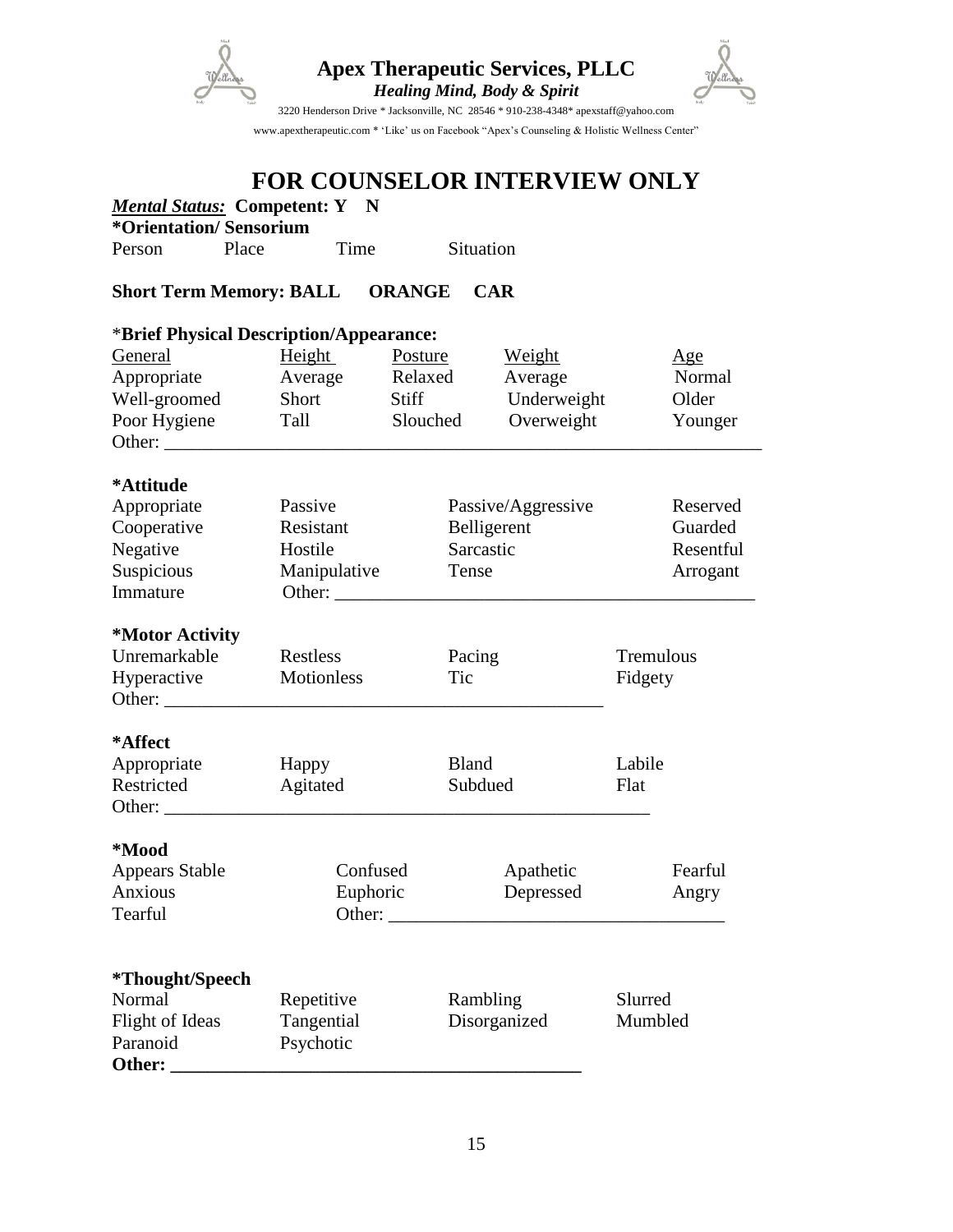



3220 Henderson Drive \* Jacksonville, NC 28546 \* 910-238-4348\* apexstaff@yahoo.com www.apextherapeutic.com \* 'Like' us on Facebook "Apex's Counseling & Holistic Wellness Center"

### **\*Cognitive**

| Normal                   | <b>Overly Concrete</b> | Failed to grasp nature of questions |
|--------------------------|------------------------|-------------------------------------|
| <b>Easily Distracted</b> | Poor Abstract Thinking | Indecisive                          |
| Impressionable           | Other:                 |                                     |

*Long Term Memory:* Intact Difficulties: Mild Moderate Extreme

### **\*Recall: BALL ORANGE CAR**

*Short Term Memory:* Intact Difficulties: Mild Moderate Extreme

### **\*Insight**

Good Average Poor

### **HAS CLIENT HAD PAST OR CURRENT THOUGHTS OF HARMING CLIENT'S SELF OR ANOTHER? Y N**

#### **\_\_\_\_\_\_\_\_\_\_\_\_\_\_\_\_\_\_\_\_\_\_\_\_\_\_\_\_\_\_\_\_\_\_\_\_\_\_\_\_\_\_\_\_\_\_\_\_\_\_\_\_\_\_\_\_\_\_ \*Danger to self or others**

| None                                  | Family HX of suicid |
|---------------------------------------|---------------------|
| <b>Accident Prone</b>                 | S/H Plans           |
| Supervision available Has Crisis plan |                     |

de Suicidal/Homicidal ideations Probable High Risk Needs Crisis/Safety Plan

| Plans of suicide/homicide:                                             |                           |
|------------------------------------------------------------------------|---------------------------|
|                                                                        | Recent suicidal attempts: |
| Past suicidal attempts:                                                |                           |
| Hx of assault/homicide:                                                |                           |
| $Hx$ of self injury: $\frac{1}{2}$ interval in the set of self injury: |                           |
| Hx of hurting an animal:                                               |                           |

### *Additional Information:*

\_\_\_\_\_\_\_\_\_\_\_\_\_\_\_\_\_\_\_\_\_\_\_\_\_\_\_

Does Client currently practice religion/spirituality? Y N Details:

#### **Strengths:**

| referral:          | Deficits/Problems/Needs/Areas of Impairment to address through counseling or via |               |                     |
|--------------------|----------------------------------------------------------------------------------|---------------|---------------------|
| Coping skills      | Anger management                                                                 | MH symptoms   | Community resources |
| Living Skills      | Communication                                                                    | Social Skills | Transportation      |
| <b>Medications</b> | <b>SA</b> Treatment                                                              | Resilience    | Recovery            |
| <b>Self Esteem</b> | Grief                                                                            |               |                     |
| Other:             |                                                                                  |               |                     |

\_\_\_\_\_\_\_\_\_\_\_\_\_\_\_\_\_\_\_\_\_\_\_\_\_\_\_\_\_\_\_\_\_\_\_\_\_\_\_\_\_\_\_\_\_\_\_\_\_\_\_\_\_\_\_\_\_\_\_\_\_\_\_\_\_\_\_\_\_\_\_\_\_\_\_\_\_\_

\_\_\_\_\_\_\_\_\_\_\_\_\_\_\_\_\_\_\_\_\_\_\_\_\_\_\_\_\_\_\_\_\_\_\_\_\_\_\_\_\_\_\_\_\_\_\_\_\_\_\_\_\_\_\_\_\_\_\_\_\_\_\_\_\_\_\_\_\_\_\_\_\_\_\_\_\_\_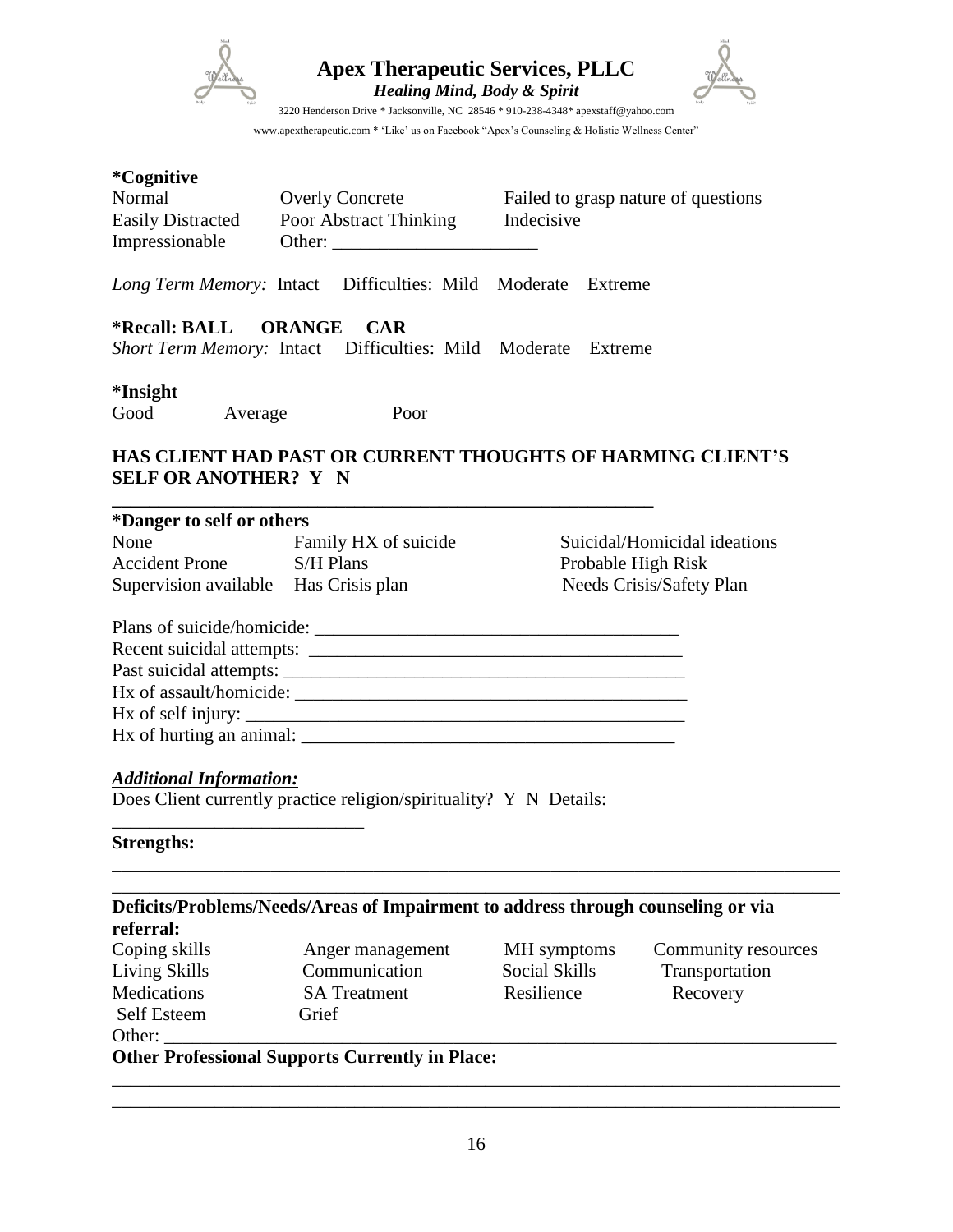



3220 Henderson Drive \* Jacksonville, NC 28546 \* 910-238-4348\* apexstaff@yahoo.com www.apextherapeutic.com \* 'Like' us on Facebook "Apex's Counseling & Holistic Wellness Center"

Areas of impairment: (GAF): Date: Relationship/Intimacy/Family Academic Health Housing Spiritual Vocational Social Leisure Financial Safety Safety Legal Occupational Support System

\_\_\_\_\_\_\_\_\_\_\_\_\_\_\_\_\_\_\_\_\_\_\_\_\_\_\_\_\_\_\_\_\_\_\_\_\_\_\_\_\_\_\_\_\_\_\_\_\_\_\_\_\_\_\_\_\_\_\_\_\_\_\_\_\_\_\_\_\_\_\_\_ \_\_\_\_\_\_\_\_\_\_\_\_\_\_\_\_\_\_\_\_\_\_\_\_\_\_\_\_\_\_\_\_\_\_\_\_\_\_\_\_\_\_\_\_\_\_\_\_\_\_\_\_\_\_\_\_\_\_\_\_\_\_\_\_\_\_\_\_\_\_\_\_ \_\_\_\_\_\_\_\_\_\_\_\_\_\_\_\_\_\_\_\_\_\_\_\_\_\_\_\_\_\_\_\_\_\_\_\_\_\_\_\_\_\_\_\_\_\_\_\_\_\_\_\_\_\_\_\_\_\_\_\_\_\_\_\_\_\_\_\_\_\_\_\_

\_\_\_\_\_\_\_\_\_\_\_\_\_\_\_\_\_\_\_\_\_\_\_\_\_\_\_\_\_\_\_\_\_\_\_\_\_\_\_\_\_\_\_\_\_\_\_\_\_\_\_\_\_\_\_\_\_\_\_\_\_\_\_\_\_\_\_\_\_\_\_\_\_\_\_\_\_\_ \_\_\_\_\_\_\_\_\_\_\_\_\_\_\_\_\_\_\_\_\_\_\_\_\_\_\_\_\_\_\_\_\_\_\_\_\_\_\_\_\_\_\_\_\_\_\_\_\_\_\_\_\_\_\_\_\_\_\_\_\_\_\_\_\_\_\_\_\_\_\_\_\_\_\_\_\_\_ \_\_\_\_\_\_\_\_\_\_\_\_\_\_\_\_\_\_\_\_\_\_\_\_\_\_\_\_\_\_\_\_\_\_\_\_\_\_\_\_\_\_\_\_\_\_\_\_\_\_\_\_\_\_\_\_\_\_\_\_\_\_\_\_\_\_\_\_\_\_\_\_\_\_\_\_\_\_

\_\_\_\_\_\_\_\_\_\_\_\_\_\_\_\_\_\_\_\_\_\_\_\_\_\_\_\_\_\_\_\_\_\_\_\_\_\_\_\_\_\_\_\_\_\_\_\_\_\_\_\_\_\_\_\_\_\_\_\_\_\_\_\_\_\_\_\_\_\_\_\_\_\_\_\_\_\_ \_\_\_\_\_\_\_\_\_\_\_\_\_\_\_\_\_\_\_\_\_\_\_\_\_\_\_\_\_\_\_\_\_\_\_\_\_\_\_\_\_\_\_\_\_\_\_\_\_\_\_\_\_\_\_\_\_\_\_\_\_\_\_\_\_\_\_\_\_\_\_\_\_\_\_\_\_

### *Outstanding issues needing addressed*

*Ethnic/ Cultural/Individual Considerations:*

*MH Service/Referral Recommendations:* Counseling Referral Medication, etc. Details:

### *This assessment is based on information collected from the following sources:*

| My interview with the following: |  |
|----------------------------------|--|
| Patient                          |  |
|                                  |  |
|                                  |  |
|                                  |  |
|                                  |  |
| Other sources:                   |  |

**Individual Risk Reduction Factors and Individual Risk Factors:** *For hospitalized patients, this should include an assessment of the risk of elopement.*

**Clinician's Formulation of Risk**: *using the risk factors and risk reduction factors identified above, describe your estimation of the consumer's imminent and long term risk for suicide as well as necessary interventions to assure consumer's safety and facilitate stabilization. Describe your clinical reasoning in details.*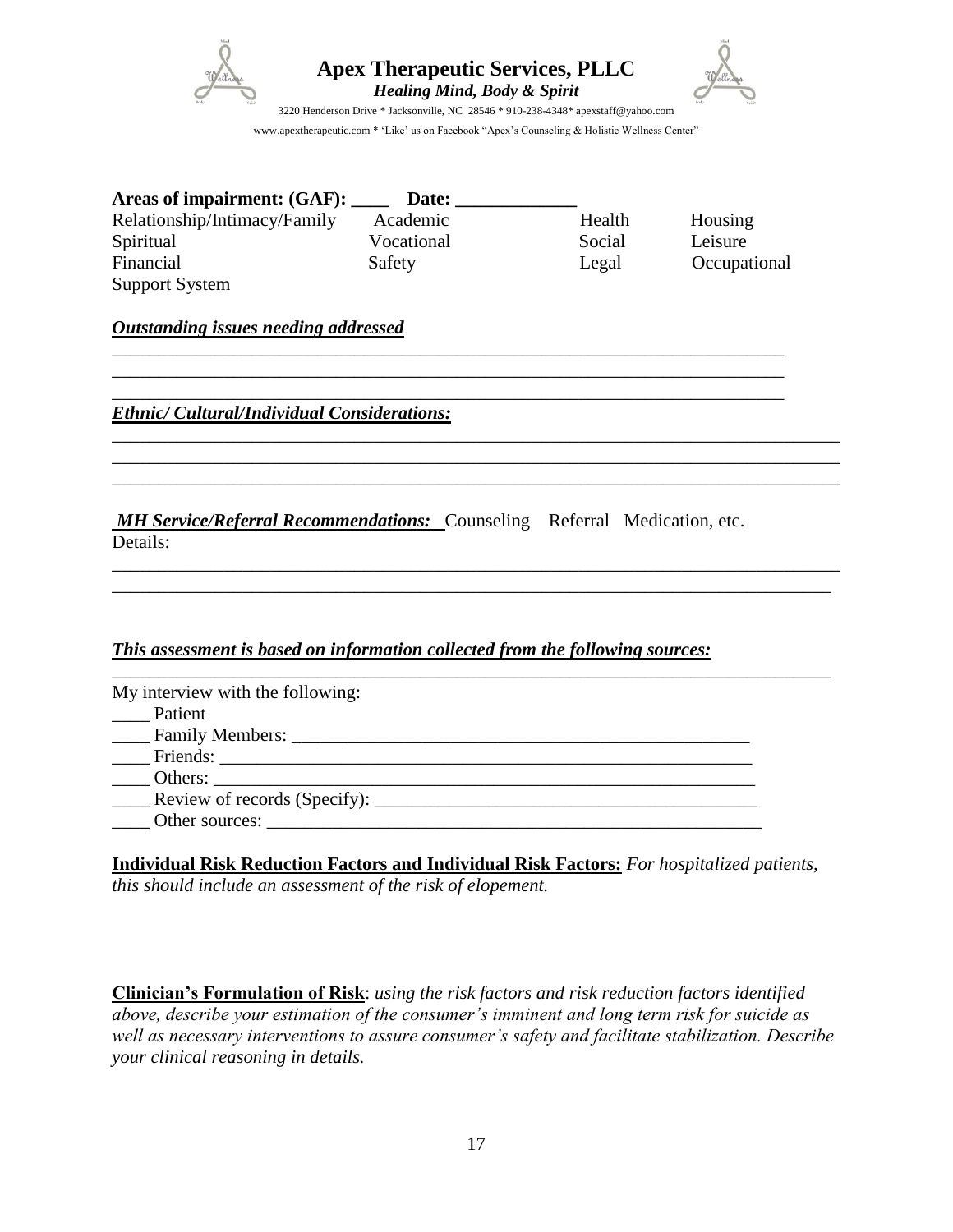



3220 Henderson Drive \* Jacksonville, NC 28546 \* 910-238-4348\* apexstaff@yahoo.com www.apextherapeutic.com \* 'Like' us on Facebook "Apex's Counseling & Holistic Wellness Center"

**Interventions:** *Document interventions which directly address mitigating those risk factors which are identified and can be addressed either clinically or with the help of natural supports. For consumers where a formal crisis plan is developed, that may serve to complete this section by attaching a copy of that plan.*

**Any Other Special Needs of Client:** *Is there anything to take into consideration when developing a treatment plan for the Client?*